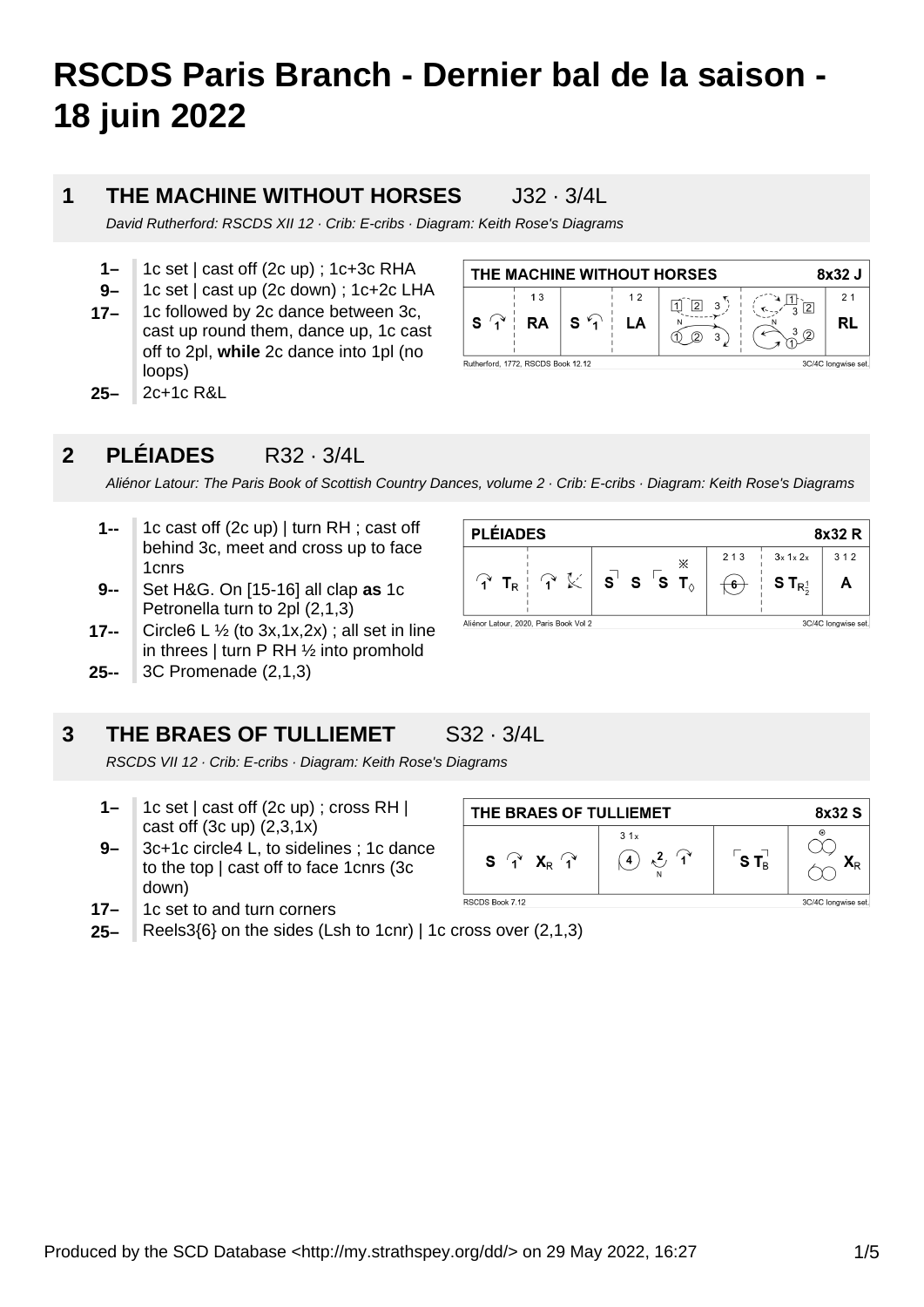## **4 THE WILD GEESE** J32 · 3/4L

RSCDS XXIV 3 · Crib: E-cribs · Diagram: Keith Rose's Diagrams

- **1–** 1c+3c set advancing to midline with P on  $R \mid B$ il ; 1c turn  $\frac{3}{4}$  RH and cast off to 3pl **while**{4} 3c turn ¾ RH and lead to 1pl (3,2,1)
- **9–** repeat [1-8] from new positions (1,2,3)
- **17–** 1c lead down the middle (2c up on [19-20]) ; and up to (2,1,3)
- **25–** 2c+1c R&L



**MRS STEWART OF FASNACLOICH** 

 $213$ 

 $\infty$ 

 $(2)$ 

∕∂

∩∩∙

∕π

 $\circled{3}$ 

 $\sqrt{3}$ 

.<br>③

 $\circled{2}$ 

 $\sqrt{2}$ 

3 hars

 $\circled{1}$ 

 $6 -$ 

 $\boxed{1}$ 

 $12$ 

 $T_{R}$ <sup>3</sup> RA

 $\left(3\right)$  1  $\left(3\right)$ 

3 hors

 $12$ 

 $T_{\vartriangle}$ S

 $\overline{3}$ 

 $\langle 3 \rangle$ 

RSCDS 1973 RSCDS Leaflet 18

### **5 MRS STEWART OF FASNACLOICH** R32 · 3/4L

RSCDS: The Leaflet Dances with Music · Crib: E-cribs · Diagram: Keith Rose's Diagrams

- **1–** 1c+2c Petronella turn and set ; turn RH ¾ into ½RHA (2,1,3)
- **9–** 2c+1c+3c mirror Reels3 on opp. sides, 1c crossing down through 3c to start, 1c finish facing 2crs and 2c+3c loop into place
- **17–** Half diagonal Rsh Reel4 with 2cnrs, turn LH into ; half diagonal Lsh Reel4 with 1cnrs, at end 1c pass Lsh into
- **25–** 1M+3c (at top) & 1W+2c circle3 L, break (1c leading) into ½ circle6 L, to places, All set (2,1,3)

## **6 THE FALKIRK LASS** S32 · 3/4L

Elaine Brunken: The Merse Collection · Crib: E-cribs · Diagram: Keith Rose's Diagrams

- **1–** 1c turn RH | cast off (2c up) ; cross LH | cast L to 1M/1W between 2c/3c
- **9–** In facing lines of three A[1]&R[1] | change places RH ; A[1]&R[1] | 2c+3c change back, 1c turn RH to face 1cnr
- **25– 17–** Cnrs Pass and Turn (BH), 1c pass RSh to (2,1,3) All circle6 and back

### **THE FALKIRK LASS** 8x32 S  $\frac{1}{2}$ 早のの  $\frac{3}{3}$  $\mathbf{X}_\text{R}$  $2$   $\bigcirc$  3 中<br>③  $T_R$   $\widehat{\mathcal{A}}$  $\mathsf{T}_\mathsf{R}$  $\mathbf{X}_{R}$  $2 \boxed{1} 3$  $\mathbf{X}_\text{R}$  $\overline{6}$ 2 bars  $213$ ⊗ ∕ᢃ∕ ♢ Pass  $\overline{3}$  $\mathbf{T}_\textrm{B}$ O  $(6)$  $\boxed{1}$  $\mathsf{T}_\mathsf{B}$  $\varpi^{1}$  $\circ$  $\mathcal{B}$ ্রি 3 Elaine Brunken, Merse Collection, Moments in Time 3C/4C longwise set.

## **7 THE REEL OF THE 51ST DIVISION** R32 · 3/4L

James Edward McCartney Atkinson: RSCDS XIII 10 · Crib: E-cribs · Diagram: Keith Rose's Diagrams

- **1–** 1c set | cast off two places (2c up) and lead up to 1cnrs
- **9–** 1c set to 1cnr | turn 1cnr RH and join LH in the middle : BiL I turn 1<sup>1/4</sup> LH to 2cnrs
- **17–** Repeat with 2cnrs | cross to (2,1,3)
- **25–** 2c+1c+3c circle6 and back.

| THE REEL OF THE 51st DIVISION                         |                                                                                                                                                                                                                    |  | 8x32 R              |
|-------------------------------------------------------|--------------------------------------------------------------------------------------------------------------------------------------------------------------------------------------------------------------------|--|---------------------|
| $S \nightharpoonup^{\mathcal{A}} \mathcal{L}$         | $\begin{array}{ c c c c c c }\hline \mathbf{S} & \mathbf{T}_\mathsf{R} & \mathbf{B} & \mathbf{T}_{\mathsf{L1}^1_2} & \mathbf{S} & \mathbf{T}_\mathsf{R} & \mathbf{B} & \mathbf{T}_\mathsf{L} \\\hline \end{array}$ |  | 213<br>6            |
| Jimmy Atkinson & Peter Oliver, 1940, RSCDS Book 13,10 |                                                                                                                                                                                                                    |  | 3C/4C longwise set. |

Jimmy Atkinson & Peter Oliver, 1940, RSCDS Book 13.10

Produced by the SCD Database <http://my.strathspey.org/dd/> on 29 May 2022, 16:27 2/5

8x32 R

1 3

分

3C/4C longwise set

 $\overline{2}$ 

 $213$ 

S

2 hars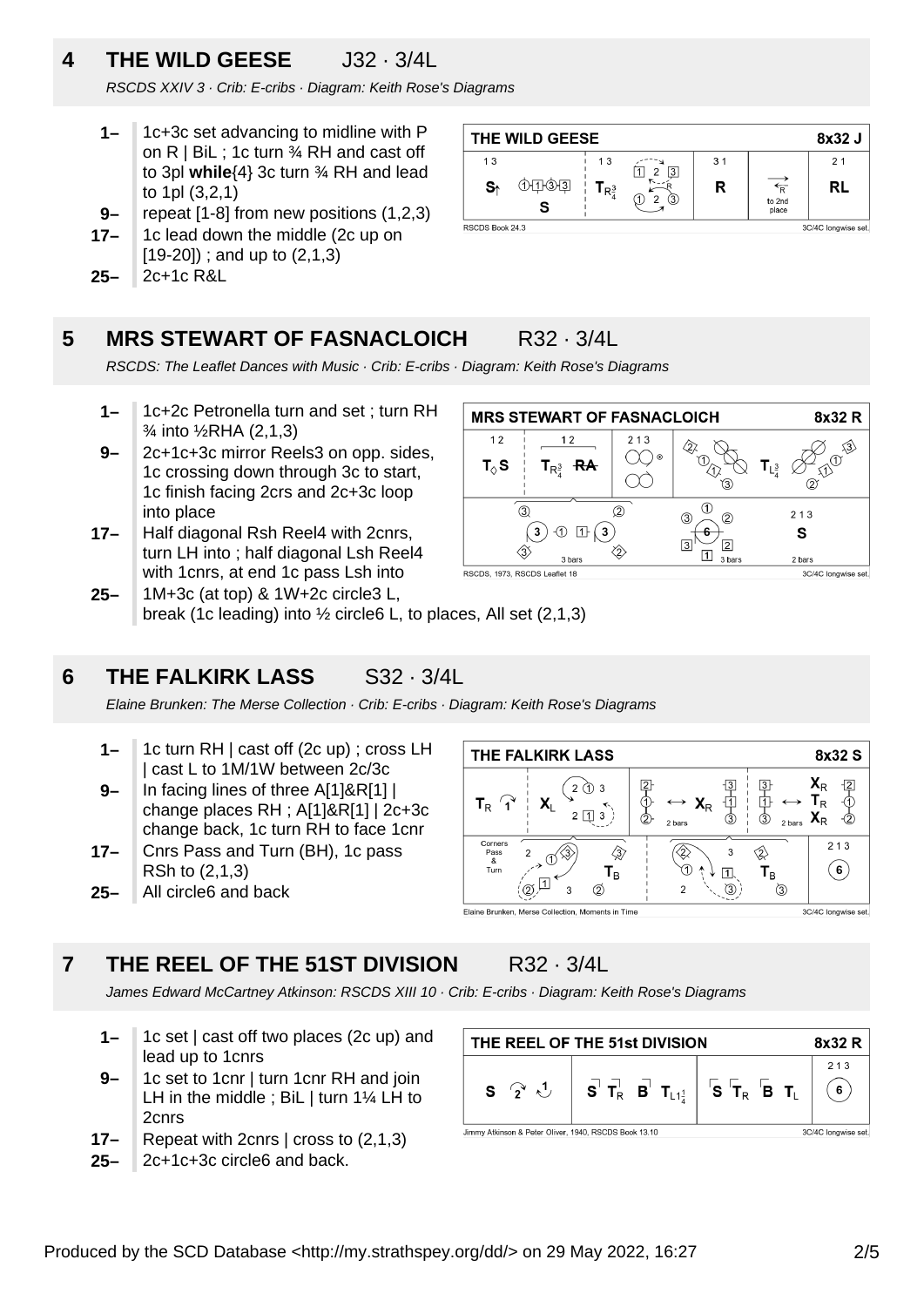### **8 TRIBUTE TO THE BORDERS** J32 · 3/4L

Roy Goldring: The Leaflet Dances with Music · Crib: E-cribs · Diagram: Keith Rose's Diagrams

- **1–** 1c cross RH | cast (2c up) ; turn 1¼ RH to promhold facing M side
- **9–** 1c Rsh ½Reel3 with 2M+3M ; Rsh ½Reel3 with 3W+2W, 1c finish in centre facing 3W (now in 1W pl)



- **17–** 1c set to 3W pulling Rsh back | set to 2W ; set to 2M | 1c set to 3M **while**{2} 3c+2c set advancing into
- **25–** 3c+1c+2c Allemande

## **9 LA VILLE LUMIÈRE** R32 · 4/4L

Nicolas "Niols" Jeannerod: The Paris Book of Scottish Country Dances, volume 2 · Crib: E-cribs · Diagram: Keith Rose's Diagrams

- **1--** 1c & 4c set | cast inwards (2c & 3c step out) ; RHA, 1M (4M following) & 4W (1W following) facing 3cnrs
- **9--** Dolphin Corners Pass and Turn with lead change : same as Corners Pass and Turn except dancing couples change lead on [10], pass RSh to face new leader's 4cnrs. Dancing couples change lead on [14] and finish, 1c in 2pl centre & 4c in 3pl centre, BHJ with P (2,1,4,3)



- **17--** 1c+4c Poussette (2,4,1,3)
- **25--** Circle8 and back (2,4,1,3)

Difficult dance

### **10 MIDSUMMER COMMON** S32 · 3/4L

Tom & Lindsey Ibbotson: RSCDS XLIX 3 · Crib: E-cribs · Diagram: Keith Rose's Diagrams

- **1--** 1c set | turn RH 1/2 ; lead down, cross below 3c (2c up on [5-6] and cast to 2pl (2,1,3)
- **9--** 1c set adv to into BtoB facing 1cr while 1cr set | turn 1cnr BH into lines across ; 1c set adv to into BtoB facing 2cr while 2cr set I turn 2cnr BH
- **17--** 2c+1M & 1W+3c circle3 L, at end 1c swivels R to face P ; 1c set | 1c Petronella turn (to 2,1,3)
- **25--** 1c+2c poussette

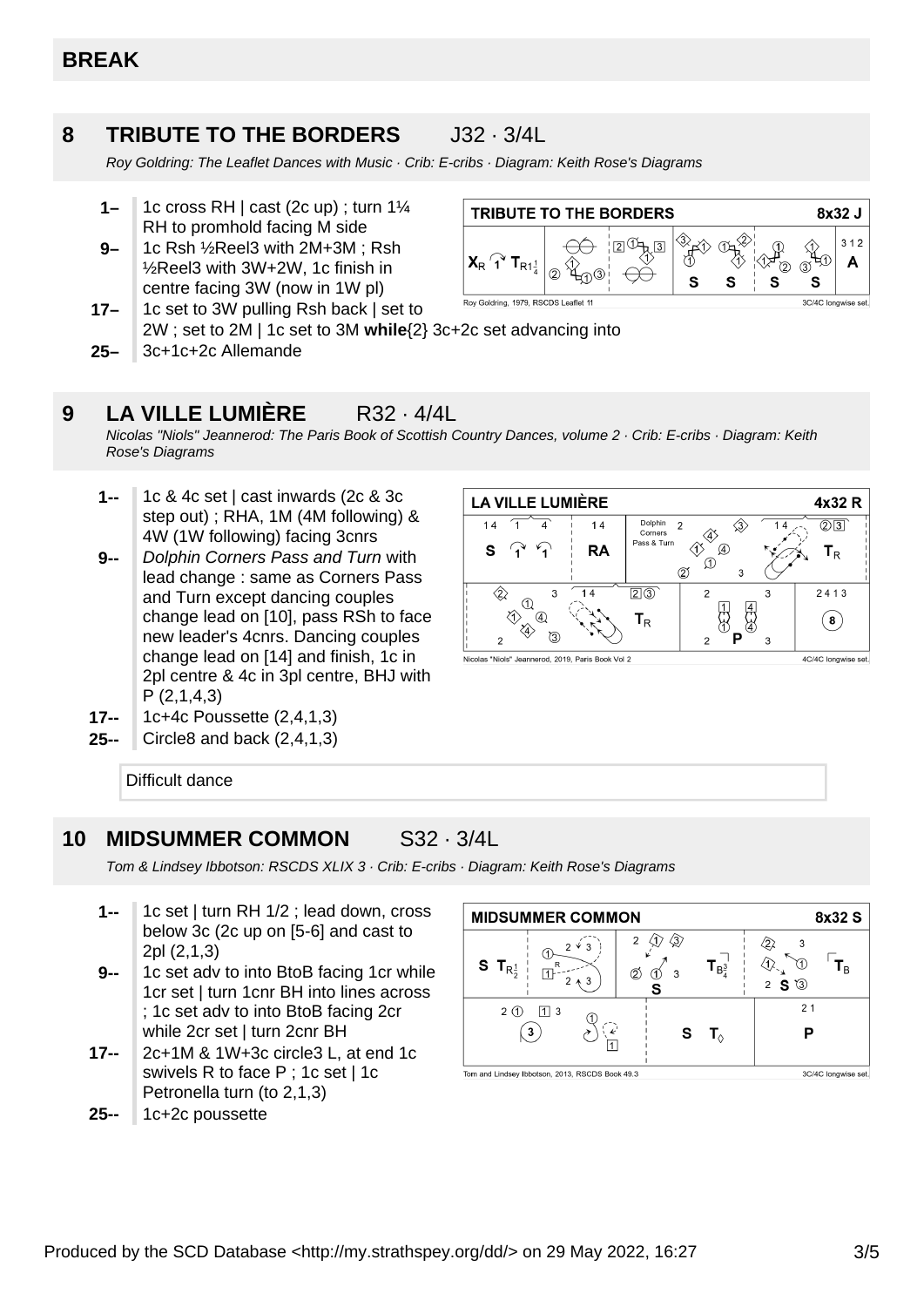- **11 A JIG SO PUZZLED** J32 · 3/4L Mathias Ferber: The Paris Book of Scottish Country Dances, volume 2 · Crib: E-cribs · Diagram: Keith Rose's **Diagrams** 
	- **1--** 1c set | cross down RH ; cast off behind 3c | dance up NHJ to 2pl centre facing opposite sides (2c up on [7-8])
	- **9--** 6 bars of DTr | 1c dance RSh round 3cnrs[pos] into facing lines3 across **while{2}** 2c & 3c cross RH
	- **17--** 3C S&Link (2,1,3) ; all turn P RH 1½ (2,1,3)
	- **25--** Circle6 and back (2,1,3)

A JIG SO PUZZLED 8x32 J  $2x3x$  $\overline{3}$  $\mathbf{1}$  $23$ 2  $\sigma$  3  $\overline{3}$  $\circled{2}$ S  $\sum_{k=1}^{n}$ DT S X<sub>R</sub> S  $\mathbb{X}$  $X_{R}$ C  $\overline{2}$ ้าร้า  $2 \boxed{1} 3$ 6 bars Set and Link for  $2x$  1x  $3x$  $213$  $\overline{2}$  $\widehat{[3]}$  $\sqrt{2}$  $\overline{3}$  $\circled{1}$ 旬  $T_{R1\frac{1}{2}}$ 劧  $\left( 6\right)$ ന്  $\mathbf{s}$  $\overline{2}$  $\circled{3}$ 3C/4C longwise set. Mathias Ferber, 2016, Paris Book Vol 2

Difficult dance

## **12 RED HOUSE** R40 · 2/4L

Playford: RSCDS VII 2 · Crib: E-cribs · Diagram: Keith Rose's Diagrams

- **1–** 1c set and cast off one ; set and cast back
- **9–** 1M cast off (1W follows) behind 2M, between 2c, behind 2W and cross to finish below 2M/2W

| <b>RED HOUSE</b>                                      | Where would Bonnie Annie lie? |  |  | 8x40 R              |
|-------------------------------------------------------|-------------------------------|--|--|---------------------|
| c<br>$\mathscr{C}_{\mathbf{A}}$<br>$\mathbf{\hat{c}}$ | າ                             |  |  | ◠                   |
| Walsh, 1731, RSCDS Book 7.2                           |                               |  |  | 2C/4C longwise set. |

- **17–** 1W cast up (1M follows) behind 2W, between 2c, behind 2M and cross to finish 1c in own places
- **25–** 1c+2M Reel3 on M sideline (1M & 2M begin Lsh, 1W entering below them ; 1M+2M end in exchanged places, 1W in own place
- **33–** 1c+2W Reel3 on W sideline (1W & 2W begin Rsh, 1M entering below them, finish (2,1)

## **13 LE PHARE DE CORDOUAN** S32 · 3/3L

Danièle Landrieau: The Paris Book of Scottish Country Dances, volume 2 · Crib: E-cribs · Diagram: Keith Rose's **Diagrams** 

- **1--** 1c turn BH and face up NHJ | cast off (2c up) ; cross down RH between 3c and cast up to face 1cnrs
- **9--** Corners Pass and Turn BH, finishing on opposite sides (2,1x,3)
- **17--** 1c dance up I cast off : 1c turn P RH  $\frac{1}{2}$ , face P | cast R to exchanged places (2,1,3)
- **25--** 1c+3c The Tourbillon (2,3,1)